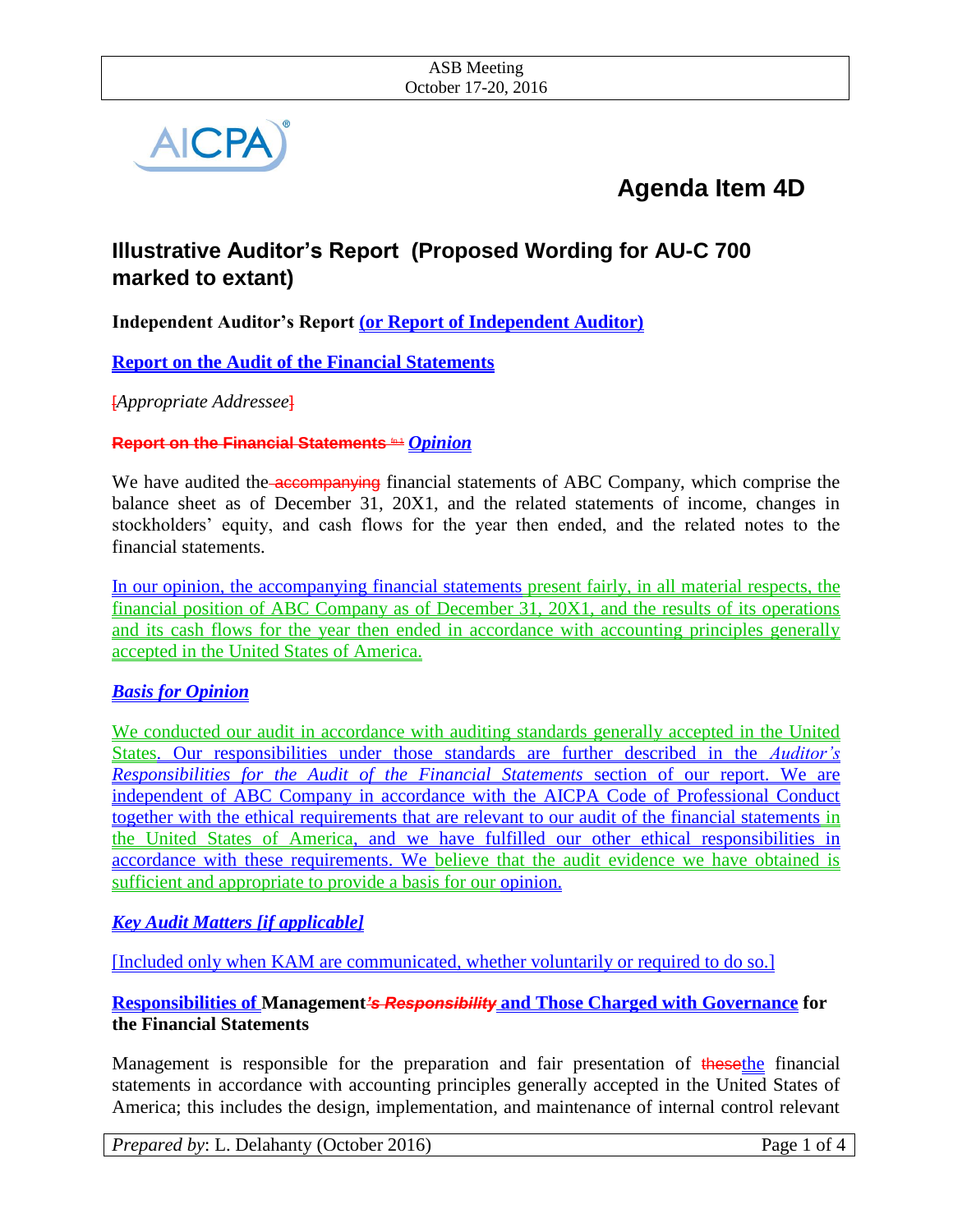to the preparation and fair presentation of financial statements that are free from material misstatement, whether due to fraud or error.

In preparing the financial statements, management is responsible for assessing the Company's ability to continue as a going concern in accordance with accounting principles generally accepted in the United States of America and for determining whether the use of the going concern basis of accounting is appropriate.

Those charged with governance are responsible for overseeing the Company's financial reporting process.

#### **Auditor's** *Responsibility* **Responsibilities for the Audit of the Financial Statements**

Our responsibility is to express an opinion on these financial statements based on our audit. We conducted our audit in accordance with auditing standards generally accepted in the United States of America. Those standards require that we plan and perform the auditobjectives are to obtain reasonable assurance about whether the financial statements as a whole are free from material misstatement., whether due to fraud or error, and to issue an auditor's report that includes our opinion. Reasonable assurance is a high level of assurance, but is not absolute assurance and therefore is not a guarantee that an audit conducted in accordance with GAAS will always detect a material misstatement when it exists. Misstatements can arise from fraud or error and are considered material if, individually or in the aggregate, they could reasonably be expected to influence the economic decisions of users made on the basis of these financial statements.

As part of an audit in accordance with GAAS, we exercise professional judgment and maintain professional skepticism throughout the audit. We also:

- Identify and assess the risks of material misstatement of the financial statements, whether due to fraud or error, design and perform audit procedures responsive to those risks, and obtain audit evidence that is sufficient and appropriate to provide a basis for our opinion. The risk of not detecting a material misstatement resulting from fraud is higher than for one resulting from error, as fraud may involve collusion, forgery, intentional omissions, misrepresentations, or the override of internal control.
- An audit involves performing procedures to obtain audit evidence about the amounts and disclosures in the financial statements. The procedures selected depend on the auditor's judgment, including the assessment of the risks of material misstatement of the financial statements, whether due to fraud or error. In making those risk assessments, the auditor considersObtain an understanding of internal control relevant to the entity's preparation and fair presentation of the financial statements audit in order to design audit procedures that are appropriate in the circumstances, but not for the purpose of expressing an opinion on the effectiveness of the entityCompany's internal control.  $\triangleq$  Accordingly, we express no such opinion. An audit also includes evaluating the appropriateness of accounting policies used and the reasonableness of significant accounting estimates made by management, as well as evaluating the overall presentation of the financial statements.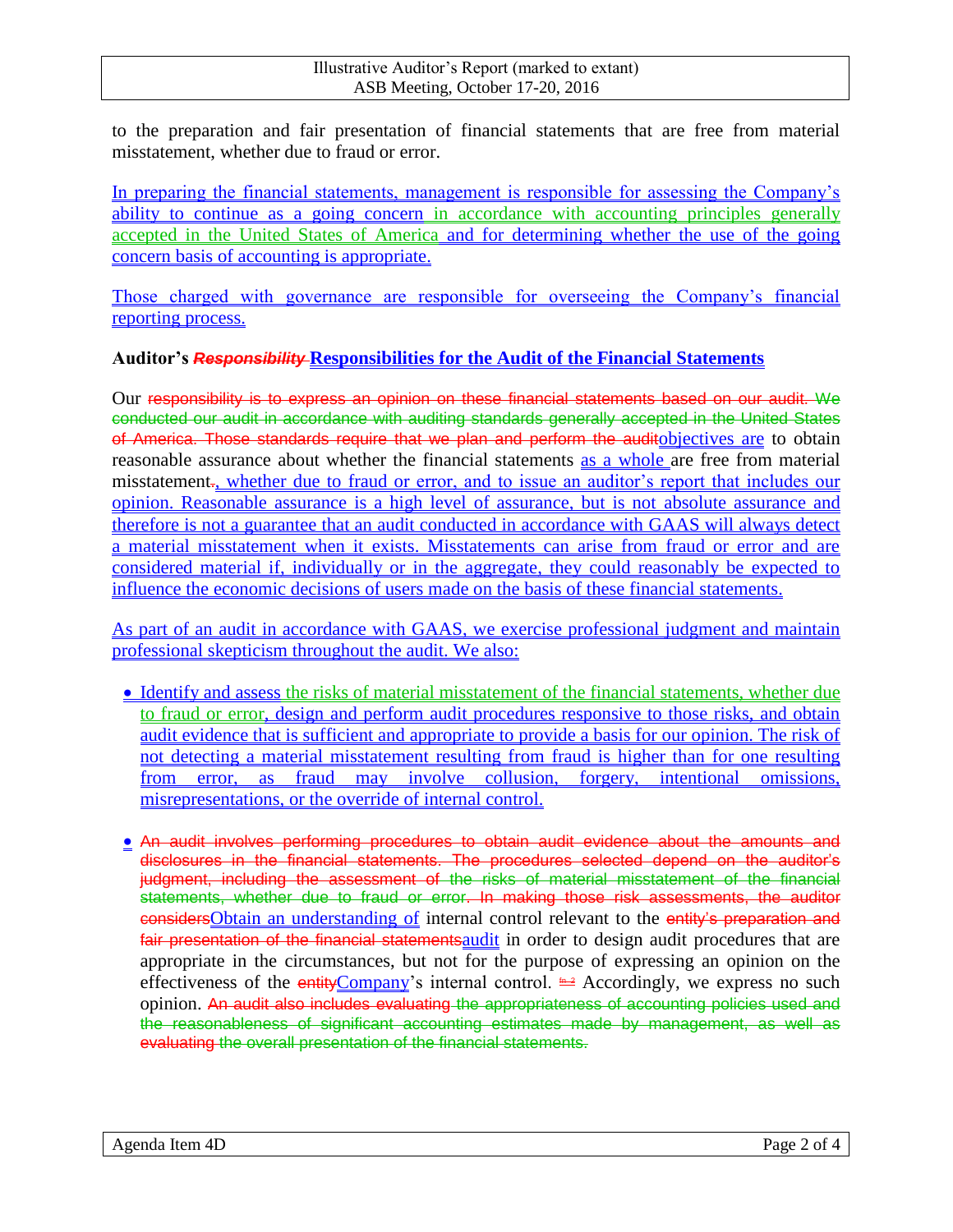- Evaluate the appropriateness of accounting policies used and the reasonableness of significant accounting estimates made by management, as well as the overall presentation of the financial statements.
- Conclude on Company's ability to continue as a going concern and on the appropriateness of management's use of the going concern basis of accounting. [placeholder for GC reporting content]

We believe that the audit evidence we have obtained is sufficient and appropriate to provide a basis for our audit opinion.communicate with those charged with governance regarding, among other matters, the planned scope and timing of the audit and significant audit findings, including any significant deficiencies and material weaknesses in internal control that we identify during our audit.

#### *Opinion*

#### In our opinion,

From the matters communicated with those charged with governance, we determine those matters that were of most significance in the audit of the financial statements referred to above present fairly, in all material respects, the financial position of ABC Company as of December 31, 20X1, and the results of its operations and its cash flows for the year then ended in accordance with accounting principles generally accepted in the United States of America. of the current period and are therefore the key audit matters. [Placeholder for KAM reporting content - Included only when KAM are communicated, whether voluntarily or required to do so.]

# **Report on Other Legal and Regulatory Requirements**

[*Form and content of this section of the auditor's report will vary depending on the nature of the auditor's other reporting responsibilities.*]

 $\overline{f}$ 

*Auditor's signature*]

[*Auditor's city and state*]*Signature Auditor Address* [*Date of the auditorAuditor's report*]*Report*